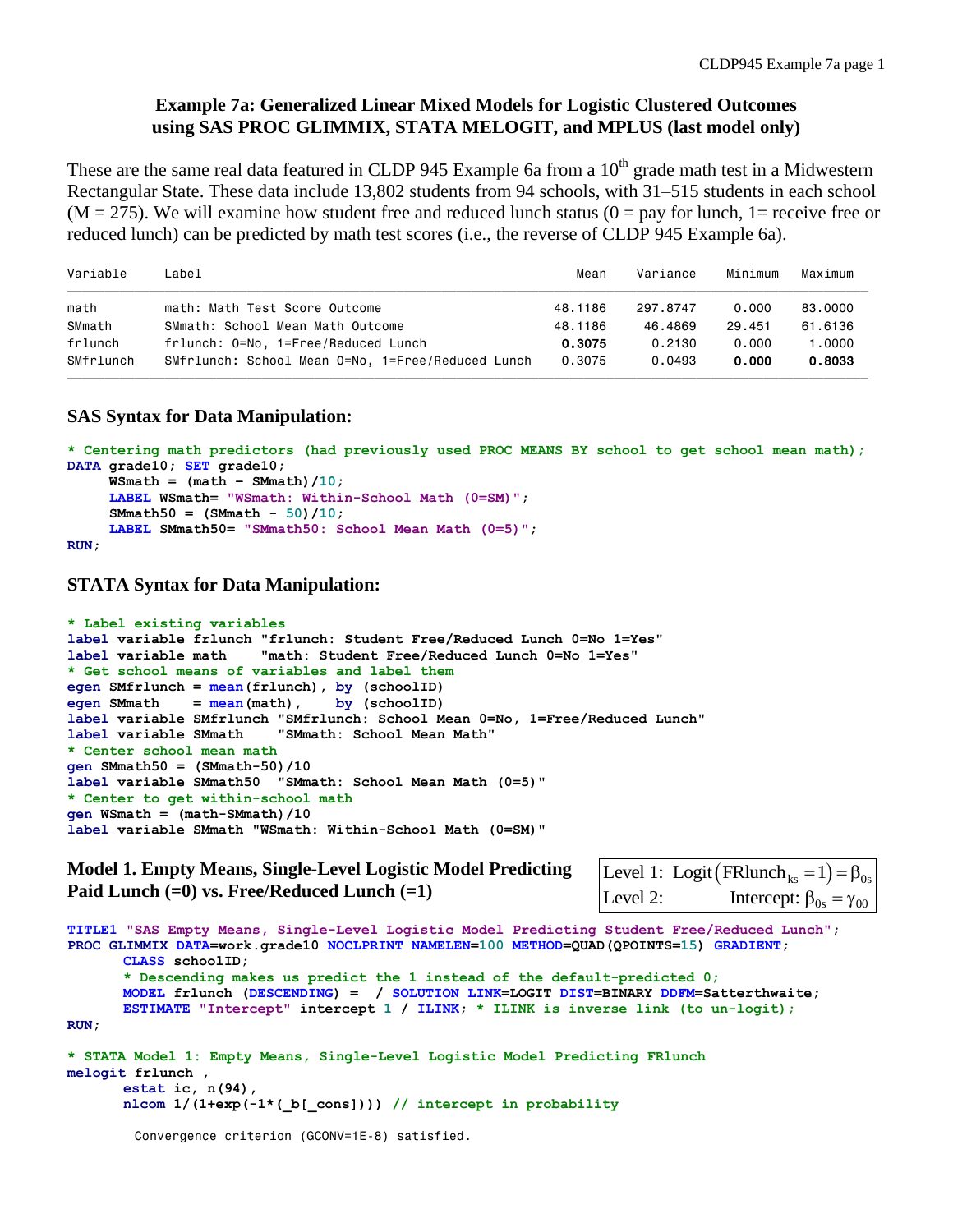| Fit Statistics           |  |  |          |  |  |  |  |  |
|--------------------------|--|--|----------|--|--|--|--|--|
| -2 Log Likelihood        |  |  | 16145.89 |  |  |  |  |  |
| AIC (smaller is better)  |  |  | 16147.89 |  |  |  |  |  |
| AICC (smaller is better) |  |  | 16147.89 |  |  |  |  |  |
| BIC (smaller is better)  |  |  | 16155.37 |  |  |  |  |  |
| CAIC (smaller is better) |  |  | 16156.37 |  |  |  |  |  |
| HQIC (smaller is better) |  |  | 16150.39 |  |  |  |  |  |
| Pearson Chi-Square       |  |  | 13082,00 |  |  |  |  |  |
| Pearson Chi-Square / DF  |  |  | 1.00     |  |  |  |  |  |
|                          |  |  |          |  |  |  |  |  |

#### *What table is missing that would normally be here?*

|           |           |          | Parameter Estimates |           |          |            |          |
|-----------|-----------|----------|---------------------|-----------|----------|------------|----------|
|           |           | Standard |                     |           |          |            |          |
| Effect    | Estimate  | Error    | DF                  | t Value   | Pr >  t  | Gradient   |          |
| Intercept | $-0.8117$ | 0.01895  | 13081               | $-42.84$  | < 0.0001 | $2.155E-9$ |          |
|           |           |          |                     | Estimates |          |            | Standard |
|           |           | Standard |                     |           |          |            | Error    |
| Label     | Estimate  | Error    | DF                  | t Value   | Pr >  t  | Mean       | Mean     |
| Intercept | $-0.8117$ | 0.01895  | 13081               | $-42.84$  | < 0.001  | 0.3075     | 0.004035 |

### **What does the fixed intercept represent?**

## **Model 2. Empty Means, Two-Level Logistic Model Predicting Paid (=0) vs. Free/Reduced Lunch (=1)**

|          | Level 1: Logit (FRlunch <sub>ks</sub> = 1) = $\beta_{0s}$ |
|----------|-----------------------------------------------------------|
| Level 2: | Intercept: $\beta_{0s} = \gamma_{00} + U_{0s}$            |

exp(−0.8117)

To go from logits to probability for predicted outcomes

 $\frac{\text{exp}(-0.8117)}{1 + \text{exp}(-0.8117)} = .3075$ 

 $Prob(y = 1) =$ 

(i.e., to apply the inverse logit link):

**TITLE1 "SAS Empty Means, Two-Level Logistic Model Predicting Student Free/Reduced Lunch"; PROC GLIMMIX DATA=work.grade10 NOCLPRINT NAMELEN=100 METHOD=QUAD (QPOINTS=15) GRADIENT; CLASS schoolID; MODEL frlunch (DESCENDING) = / SOLUTION LINK=LOGIT DIST=BINARY DDFM=BW; RANDOM INTERCEPT / TYPE=UN SUBJECT=schoolID; ESTIMATE "Intercept" intercept 1 / ILINK; \* ILINK is inverse link (to un-logit); COVTEST "Random School Intercept?" 0; \* Test if G matrix UN(1,1)=0; ODS OUTPUT CovParms=CovEmpty; \* Save random int var for pseudo-R2;**

**RUN;** DDFM=Satterthwaite or KR is not available in METHOD=QUAD, so we switch to DDFM=BW (Between-Within).

#### **\* STATA Model 2: Empty Means, Two-Level Logistic Model Predicting FRlunch melogit frlunch, || schoolID: , covariance(unstructured) intpoints(15), estat ic, n(94), nlcom 1/(1+exp(-1\*(\_b[\_cons]))) // intercept in probability**

Convergence criterion (GCONV=1E-8) satisfied.

|                   |                          | Fit Statistics |          |
|-------------------|--------------------------|----------------|----------|
| -2 Log Likelihood | 13172.43                 |                |          |
|                   | AIC (smaller is better)  |                | 13176.43 |
|                   | AICC (smaller is better) |                | 13176.43 |
|                   | BIC (smaller is better)  |                | 13181.52 |
|                   | CAIC (smaller is better) |                | 13183.52 |
|                   | HQIC (smaller is better) |                | 13178.48 |
|                   |                          |                |          |

|         |          | Covariance Parameter Estimates |          |          |
|---------|----------|--------------------------------|----------|----------|
| Cov     |          |                                | Standard |          |
| Parm    | Subject  | Estimate                       | Frror    | Gradient |
| UN(1,1) | schoolID | 1.9545                         | 0.3315   | 0.000164 |

 $\text{ICC} =$ 1.9545  $\frac{1.9545}{1.9545 + 3.29} = .3737$ Model-scale ICC for the correlation of students in the same school for FRlunch:

|           |          | Standard |     |       |                                  |          |
|-----------|----------|----------|-----|-------|----------------------------------|----------|
| Effect    | Estimate | Error    |     |       | $DF$ t Value $Pr >  t $ Gradient |          |
| Intercept | - 1.1721 | 0.1494   | 93. | -7.85 | < 0.0001                         | 0.000085 |

Solution for Fixed Effects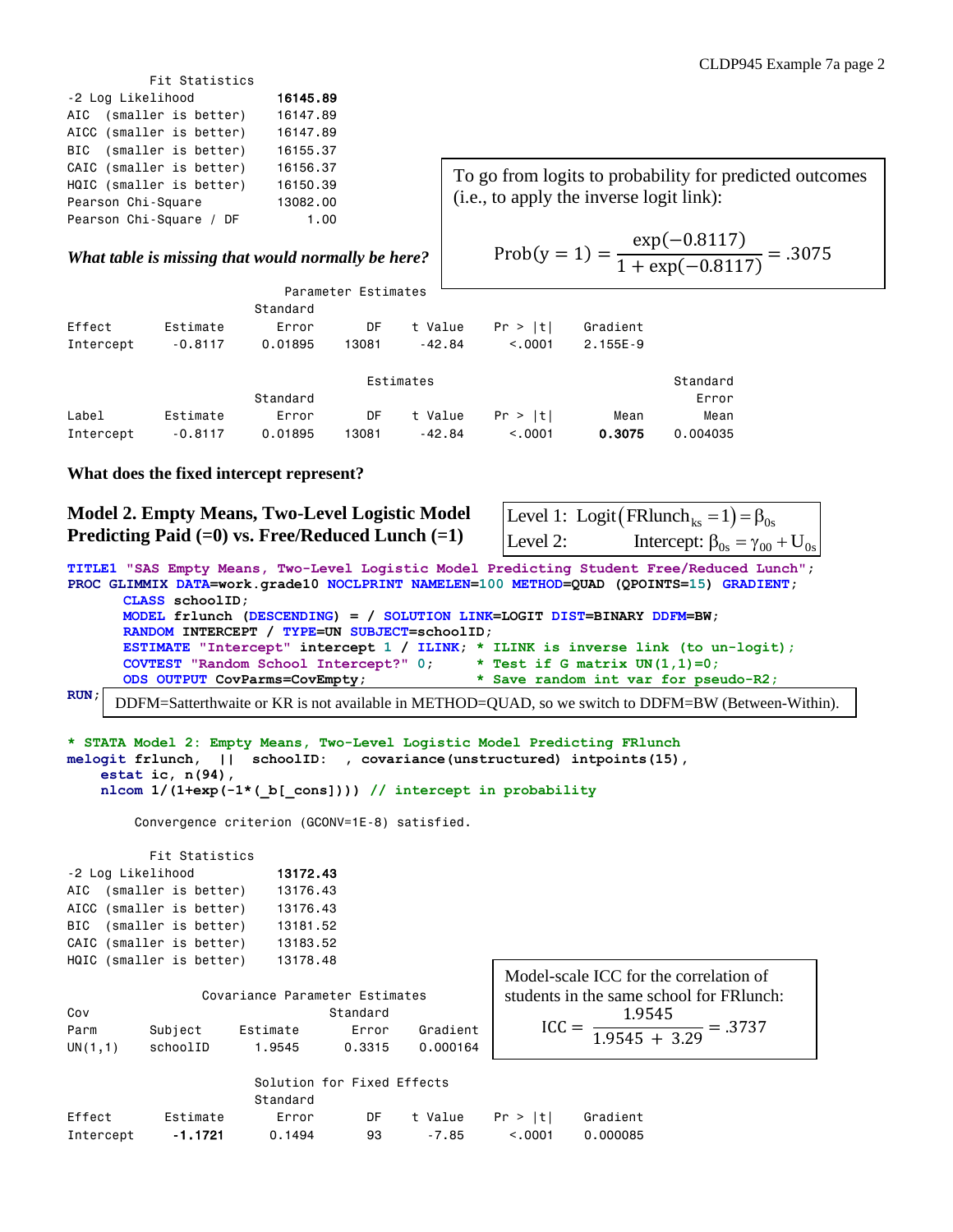|           |           |          |    |         |         |        | Standard |
|-----------|-----------|----------|----|---------|---------|--------|----------|
|           |           | Standard |    |         |         |        | Error    |
| Label     | Estimate  | Error    | DF | t Value | Pr >  t | Mean   | Mean     |
| Intercept | $-1.1721$ | 0.1494   | 93 | -7.85   | < 0.001 | 0.2365 | 0.02697  |

Estimates

|                                                | Tests of Covariance Parameters |         |                  |      |
|------------------------------------------------|--------------------------------|---------|------------------|------|
|                                                | Based on the Likelihood        |         |                  |      |
| Label                                          | DF -2 Loa Like                 |         | ChiSa Pr > ChiSa | Note |
| Random School Intercept?                       | 16146<br>$\sim$ 1 and $\sim$ 1 | 2973.46 | < 0.001          | ΜI   |
| MI: P-value based on a mixture of chi-squares. |                                |         |                  |      |

**The COVTEST tells us whether adding the random intercept variance across schools significantly improves model fit:**   $-2LL$  single-level = 16,145.89  $-2LL$  two-level = 13,172.43  $-2ALL$  (df=~1) = 2,973.46

COVTEST can be used for any nested model comparisons involving variance components, but I have seen it get the answer wrong, so be careful when using it!

#### **What does the fixed intercept NOW represent?**

 $Prob(y = 1) =$ exp(−1.1721)  $\frac{\text{exp}(-1.1721)}{1 + \text{exp}(-1.1721)} = .2365$ To go from logits to predicted probability:

#### **Calculate a 95% random effect confidence interval for the school random intercept:**

*CI = fixed effect ± 1.96\*SQRT(random intercept variance) CI = −1.1721 ± 1.96\*SQRT(1.9545) = −3.91 to 1.57 in logits, or .02 to .83 in probability*

#### **Model 3. Adding a Level-2 Fixed Effect of School Mean Student Math**

```
TITLE1 "SAS Add Level-2 Fixed Effect of School Mean Math";
PROC GLIMMIX DATA=work.grade10 NOCLPRINT NAMELEN=100 METHOD=QUAD (QPOINTS=15) GRADIENT;
       CLASS schoolID;
       MODEL frlunch (DESCENDING) = SMmath50 / SOLUTION LINK=LOGIT DIST=BINARY DDFM=BW ODDSRATIO;
       RANDOM INTERCEPT / TYPE=UN SUBJECT=schoolID;
       ESTIMATE "Intercept if SMmath=49" intercept 1 SMmath50 -1 / ILINK; 
       ESTIMATE "Intercept if SMmath=50" intercept 1 SMmath50 0 / ILINK; 
       ESTIMATE "Intercept if SMmath=51" intercept 1 SMmath50 1 / ILINK; 
       ESTIMATE "L2 Math Slope" SMmath50 1 / ILINK; * Example of non-sense ILINK;
       ODS OUTPUT CovParms=CovSMmath; * Save random int var for pseudo-R2;
RUN; %PseudoR2G(NCov=1, CovFewer=CovEmpty, CovMore=CovSMmath);
* STATA Model 3: Add Level-2 Fixed Effect of School Mean Math
melogit frlunch c.SMmath50, || schoolID: , covariance(unstructured) intpoints(15),
     estat ic, n(94),
     margins , at(c.SMmath50=(-1(1)1)) predict(xb) // logits
     margins , at(c.SMmath50=(-1(1)1)) // probabilities
          Convergence criterion (GCONV=1E-8) satisfied.
            Fit Statistics
-2 Log Likelihood 13103.22
AIC (smaller is better) 13109.22
AICC (smaller is better) 13109.23
BIC (smaller is better) 13116.85
CAIC (smaller is better) 13119.85
HQIC (smaller is better) 13112.31
             Covariance Parameter Estimates
Cov Standard
Parm Subject Estimate Error Gradient
Level 1: Logit (FRlunch<sub>ks</sub> = 1) = \beta_{0s}<br>
Level 2: Intercept: \beta_{0s} = \gamma_{00} + \gamma_{01} (SMmath<sub>s</sub> -5<br>
TITLE1 "SAS Add Level-2 Fixed Effect of School Me<br>
PROC GLIMMIX DATA=work.grade10 NOCLFRINT NAMELEN=<br>
MODEL friumon (D
Level 2: Intercept: \beta_{0s} = \gamma_{00} + \gamma_{01} (SMmath_s - 50) + U_{0s}Level 1: Logit (FRlunch<sub>ks</sub> = 1) = \beta_{0s}
```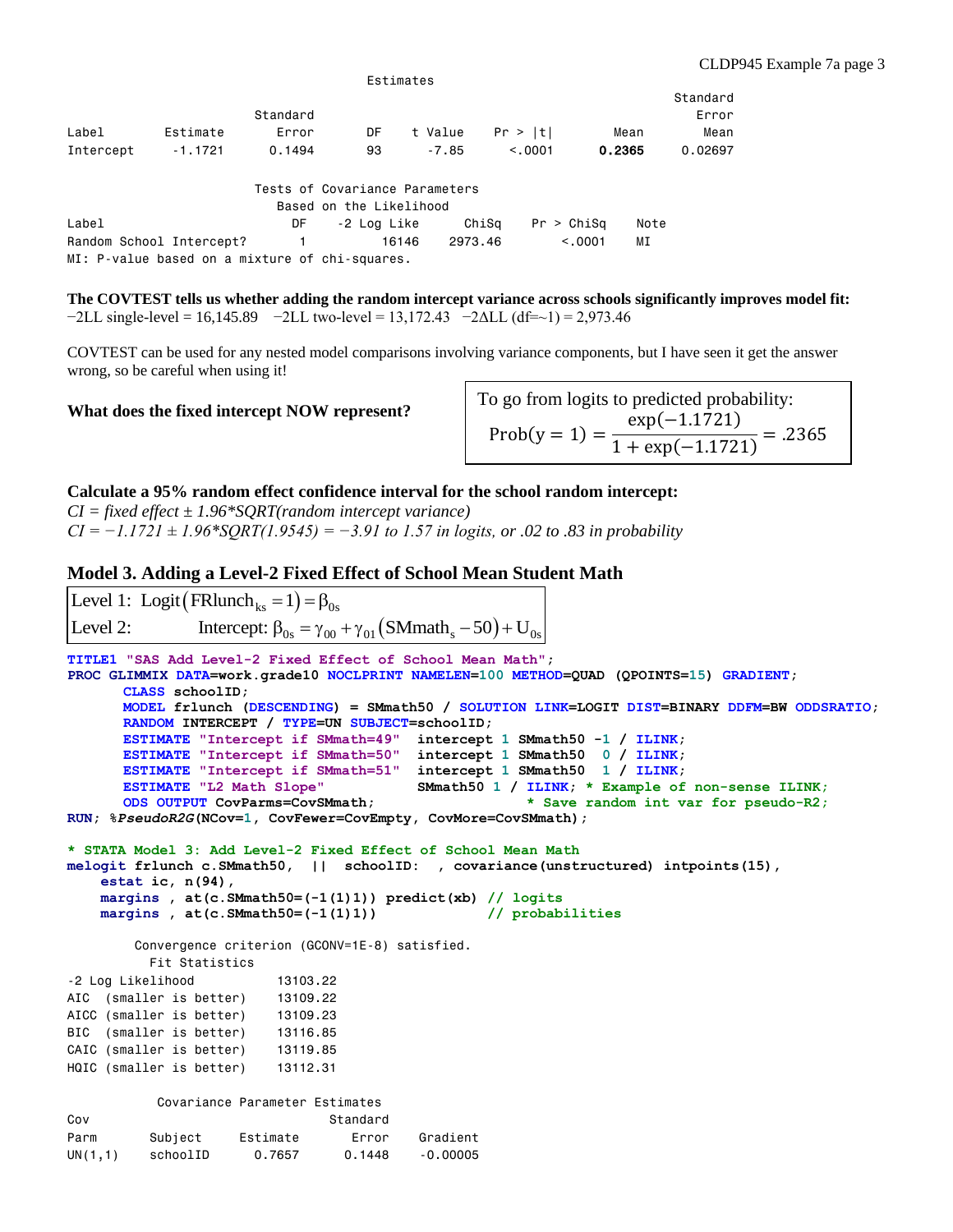|               |                                                                                            |                      | Solutions for Fixed Effects |                |          |                |         |          |
|---------------|--------------------------------------------------------------------------------------------|----------------------|-----------------------------|----------------|----------|----------------|---------|----------|
|               |                                                                                            | Standard             |                             |                |          |                |         |          |
| Effect        | Estimate                                                                                   | Error                | DF                          | t Value        | Pr >  t  | Gradient       |         |          |
| Intercept     | $-1.4696$                                                                                  | 0.1040               | 92                          | $-14.13$       | < 0.0001 | 0.000025       |         |          |
| SMmath50      | $-1.4429$                                                                                  | 0.1403               | 92                          | $-10.29$       | < 0.0001 | $-0.00002$     |         |          |
|               |                                                                                            | Odds Ratio Estimates |                             |                |          |                |         |          |
|               |                                                                                            |                      |                             | 95% Confidence |          |                |         |          |
| SMmath50      | SMmath50                                                                                   | Estimate             | DF                          | Limits         |          |                |         |          |
| 0.8119        | $-0.188$                                                                                   | 0.236                | 92                          | 0.179          | 0.312    |                |         |          |
|               | Effects of continuous variables are assessed as one unit offsets from the mean.            |                      |                             |                |          |                |         |          |
|               | The AT suboption modifies the reference value and the UNIT suboption modifies the offsets. |                      |                             |                |          |                |         |          |
|               |                                                                                            |                      |                             | Estimates      |          |                |         | Standard |
|               |                                                                                            |                      | Standard                    |                |          |                |         | Error    |
| Label         |                                                                                            | Estimate             | Error                       | DF             | t Value  | Pr >  t        | Mean    | Mean     |
|               | Intercept if SMmath=49                                                                     | $-0.02668$           | 0.1421                      | 92             | $-0.19$  | 0.8515         | 0.4933  | 0.03552  |
|               | Intercept if SMmath=50                                                                     | $-1.4696$            | 0.1040                      | 92             | $-14.13$ | < 0.0001       | 0.1870  | 0.01581  |
|               | Intercept if SMmath=51                                                                     | $-2.9125$            | 0,2020                      | 92             | $-14.42$ | < 0.0001       | 0.05154 | 0.009873 |
| L2 Math Slope |                                                                                            | $-1.4429$            | 0.1403                      | 92             | $-10.29$ | < 0.0001       | 0.1911  | 0.02168  |
|               | PsuedoR2 (% Reduction) for CovEmpty vs. CovSMmath                                          |                      |                             |                |          |                |         |          |
|               |                                                                                            |                      |                             |                |          | Pseudo         |         |          |
| Name          | CovParm                                                                                    | Subject              | Estimate                    | StdErr         | Gradient | R <sub>2</sub> |         |          |
| CovEmpty      | UN(1,1)                                                                                    | schoolID             | 1.9545                      | 0.3315         | 0.000164 | ٠.             |         |          |

**What does the fixed intercept NOW represent?** *The logit for the probability of getting free/reduced lunch for a kid in a school with a random intercept*  $U_{0s} = 0$  and school mean math = 50 is -1.4696, which is a probability = .187.

**What does the main effect of school mean math represent?** *Without controlling for student math, for every 10 units higher school mean math, the logit for the probability of getting free/reduced lunch is significantly lower by 1.4429, which translates into an odds ratio of 0.236. This is the "total" between-school effect. This effect accounted for 60.824% of the level-2 school random intercept variance.*

*\*\*\*\*\*Note that the probability estimate of 0.1911 is meaningless, because a one-unit difference in the predictor does not imply the same difference in probability at all points along the predictor.\*\*\*\*\*\**

## **Model 4. Adding a Level-1 Fixed Effect of Group-Mean-Centered Student Math**

CovSMmath UN(1,1) schoolID 0.7657 0.1448 -0.00005 0.60824

Level 2: Intercept:  $\beta_{0s} = \gamma_{00} + \gamma_{01} (SMmath_s - 50) + U_{0s}$ Level 1: Logit (FRlunch<sub>ks</sub> = 1) =  $\beta_{0s}$  +  $\beta_{1s}$  (math<sub>ks</sub> – SMmath<sub>s</sub> Within-School Math:  $\beta_{1s} = \gamma_{10}$ 

```
TITLE1 "SAS Add Level-1 Fixed Effect of Group-MC Student Math";
PROC GLIMMIX DATA=grade10 NOCLPRINT NOITPRINT NAMELEN=100 METHOD=QUAD (QPOINTS=15) GRADIENT;
        CLASS schoolID studentID;
        MODEL frlunch (DESCENDING) = SMmath50 WSmath
               / SOLUTION LINK=LOGIT DIST=BINARY DDFM=BW ODDSRATIO;
        RANDOM INTERCEPT / TYPE=UN SUBJECT=schoolID;
        ESTIMATE "Between-School Contextual Effect of Math" WSmath -1 SMmath50 1;
        CONTRAST "Multivariate Wald test for Math Effects" SMmath50 1, WSmath 1 / CHISQ;
RUN;
* STATA Model 4: Add Level-1 Fixed Effect of Group-MC Student Math
melogit frlunch c.SMmath50 c.WSmath, || schoolID: , covariance(unstructured) intpoints(15),
       estat ic, n(94),
       estimates store FixMath, // save LL for LRT
Level 1: Logit \left( \text{FRlunch}_{ks} = 1 \right) = \beta_{0s} + \beta_{1s} \left( \text{math}_{ks} - \text{SMmath}_s \right)<br>
Level 2: Intercept: \beta_{0s} = \gamma_{00} + \gamma_{01} \left( \text{SMmath}_s - 50 \right) + U_{0s}<br>
Within-School Math: \beta_{1s} = \gamma_{10}<br>
TITLE1 "SAS add Level-1 Fixed Effect of G
```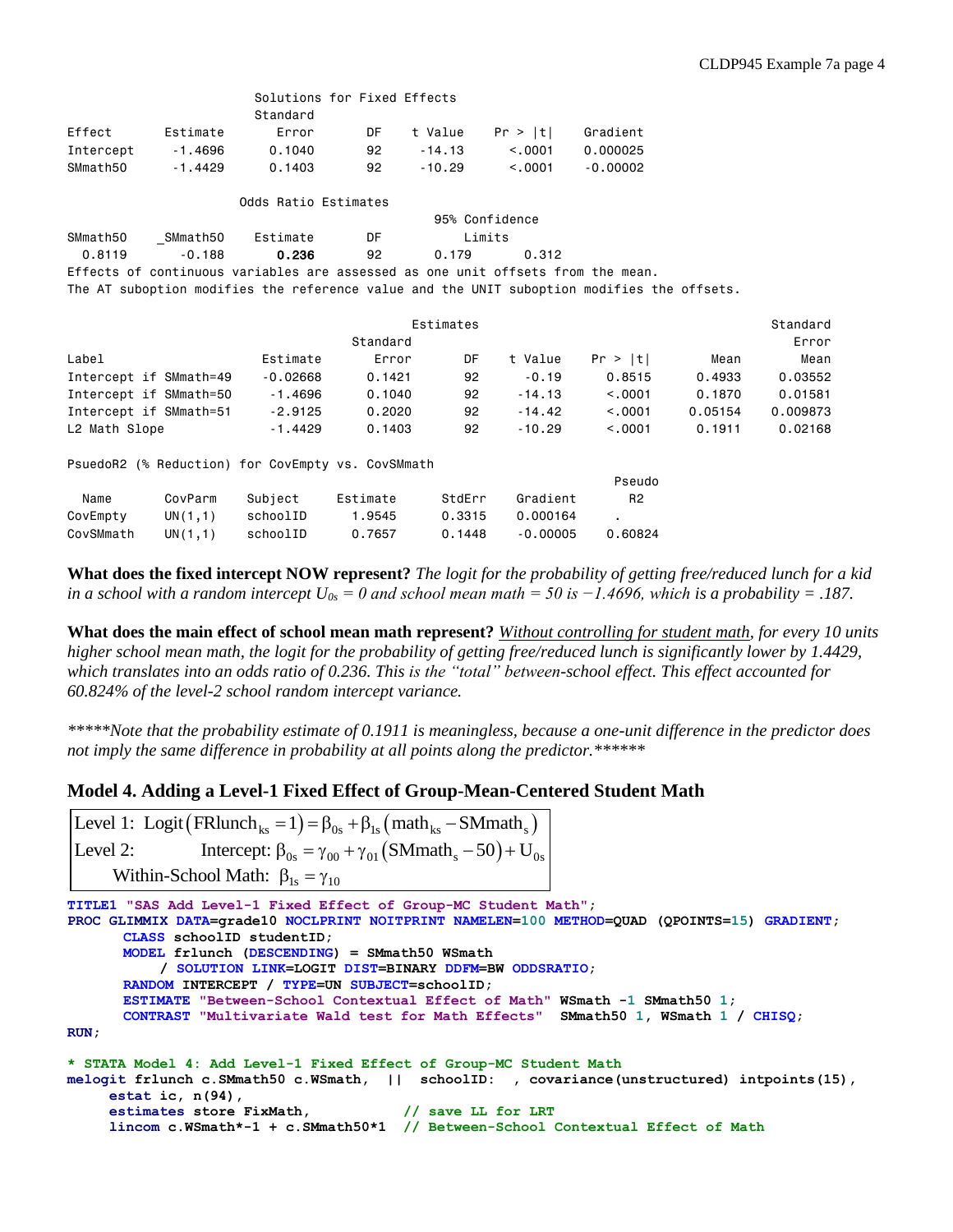|                   | Convergence criterion (GCONV=1E-8) satisfied. |                                |                             |           |          |                                          |                |                                            |
|-------------------|-----------------------------------------------|--------------------------------|-----------------------------|-----------|----------|------------------------------------------|----------------|--------------------------------------------|
|                   | Fit Statistics                                |                                |                             |           |          |                                          |                |                                            |
| -2 Log Likelihood |                                               | 12390.67                       |                             |           |          |                                          |                |                                            |
| AIC               | (smaller is better)                           | 12398.67                       |                             |           |          |                                          |                |                                            |
|                   | AICC (smaller is better)                      | 12398.67                       |                             |           |          |                                          |                |                                            |
| <b>BIC</b>        | (smaller is better)                           | 12408.85                       |                             |           |          |                                          |                |                                            |
|                   | CAIC (smaller is better)                      | 12412.85                       |                             |           |          |                                          |                |                                            |
|                   | HQIC (smaller is better)                      | 12402.78                       |                             |           |          |                                          |                |                                            |
|                   |                                               |                                |                             |           |          |                                          |                |                                            |
|                   |                                               | Covariance Parameter Estimates |                             |           |          | Note the increase in the level-2 random  |                |                                            |
| Cov               |                                               |                                | Standard                    |           |          | intercept variance and in the math fixed |                |                                            |
| Parm              | Subject                                       | Estimate                       | Error                       | Gradient  |          |                                          |                | effect—it is rescaled due to the reduction |
| UN(1,1)           | schoolID                                      | 0.8414                         | 0.1576                      | 0.000012  |          | of the level-1 residual variance (which  |                |                                            |
|                   |                                               |                                |                             |           |          | stays at 3.29 no matter what).           |                |                                            |
|                   |                                               |                                | Solutions for Fixed Effects |           |          |                                          |                |                                            |
|                   |                                               | Standard                       |                             |           |          |                                          |                |                                            |
| Effect            | Estimate                                      | Error                          | DF                          | t Value   | Pr >  t  | Gradient                                 |                |                                            |
| Intercept         | $-1.5598$                                     | 0.1088                         | 92                          | $-14.34$  | < 0.001  | $-0.00046$                               |                |                                            |
| SMmath50          | $-1.5174$                                     | 0.1467                         | 92                          | $-10.35$  | < 0.001  | 0.00009                                  |                |                                            |
| WSmath            | $-0.3720$                                     | 0.01450                        | 12987                       | $-25.66$  | < 0.001  | 0.000823                                 |                |                                            |
|                   |                                               |                                | Odds Ratio Estimates        |           |          |                                          |                |                                            |
|                   |                                               |                                |                             |           |          |                                          | 95% Confidence |                                            |
| SMmath50          | WSmath                                        | SMmath50                       | WSmath                      | Estimate  | DF       |                                          | Limits         |                                            |
| 0.8119            | $-1E-17$                                      | $-0.188$                       | $-1E - 17$                  | 0.219     | 92       | 0.164                                    | 0.293          |                                            |
| $-0.188$          | 1                                             | $-0.188$                       | $-1E-17$                    | 0.689     | 12987    | 0.670                                    | 0.709          |                                            |
|                   |                                               |                                |                             |           |          |                                          |                |                                            |
|                   |                                               |                                |                             | Estimates |          |                                          |                |                                            |
|                   |                                               |                                |                             |           | Standard |                                          |                |                                            |
| Label             |                                               |                                |                             | Estimate  | Error    | DF                                       | t Value        | Pr >  t                                    |
|                   | Contextual Between-School Effect of Math      |                                |                             | $-1.1454$ | 0.1468   | 92                                       | $-7.80$        | < 0.001                                    |

**What does the fixed intercept NOW represent?** *The logit for the probability of getting free/reduced lunch for a kid in a school with a random intercept U0s = 0 and school mean math = 50 and within-school math = 0 (e.g., an average student) is −1.5598, which translates into a probability = .210.*

**What does the main effect of school mean math NOW represent?** *The interpretation is the same: without controlling for student math, for every one-unit higher school mean math, the logit for the probability of getting free/reduced lunch is significantly lower by 0.1517, which translates into an odds ratio of 0.219. This effect is still significant after controlling for kid math (as indicated by a contextual between-school effect = −1.1454).*

**What does the main effect of student math represent?** *For every 10 units higher student math relative to the rest of your school, the logit for the probability of getting free/reduced lunch is significantly lower by 0.372, which translates*  into an odds ratio of 0.689. We cannot compute a pseudo- $R^2$  for the residual variance, which remains un-estimated.

|                                         |     | Contrasts |                    |        |                       |         |
|-----------------------------------------|-----|-----------|--------------------|--------|-----------------------|---------|
|                                         | Num | Den       |                    |        |                       |         |
| Label                                   | DF  | DF        | Chi-Square F Value |        | $Pr > ChiSq$ $Pr > F$ |         |
| Multivariate Wald test for Math Effects |     | 12987     | 746.30             | 373.15 | < 0.001               | < 0.001 |

There are two ways to test multiple fixed effects at once. The above output is an example of a multivariate Wald test (from CONTRAST) that you can use for any model and with either REML or ML. Given that we are using ML here, we can also do an LRT:  $-2\Delta LL(2) = 781.76$ ,  $p < .0001$ . These tests should agree (asymptotically).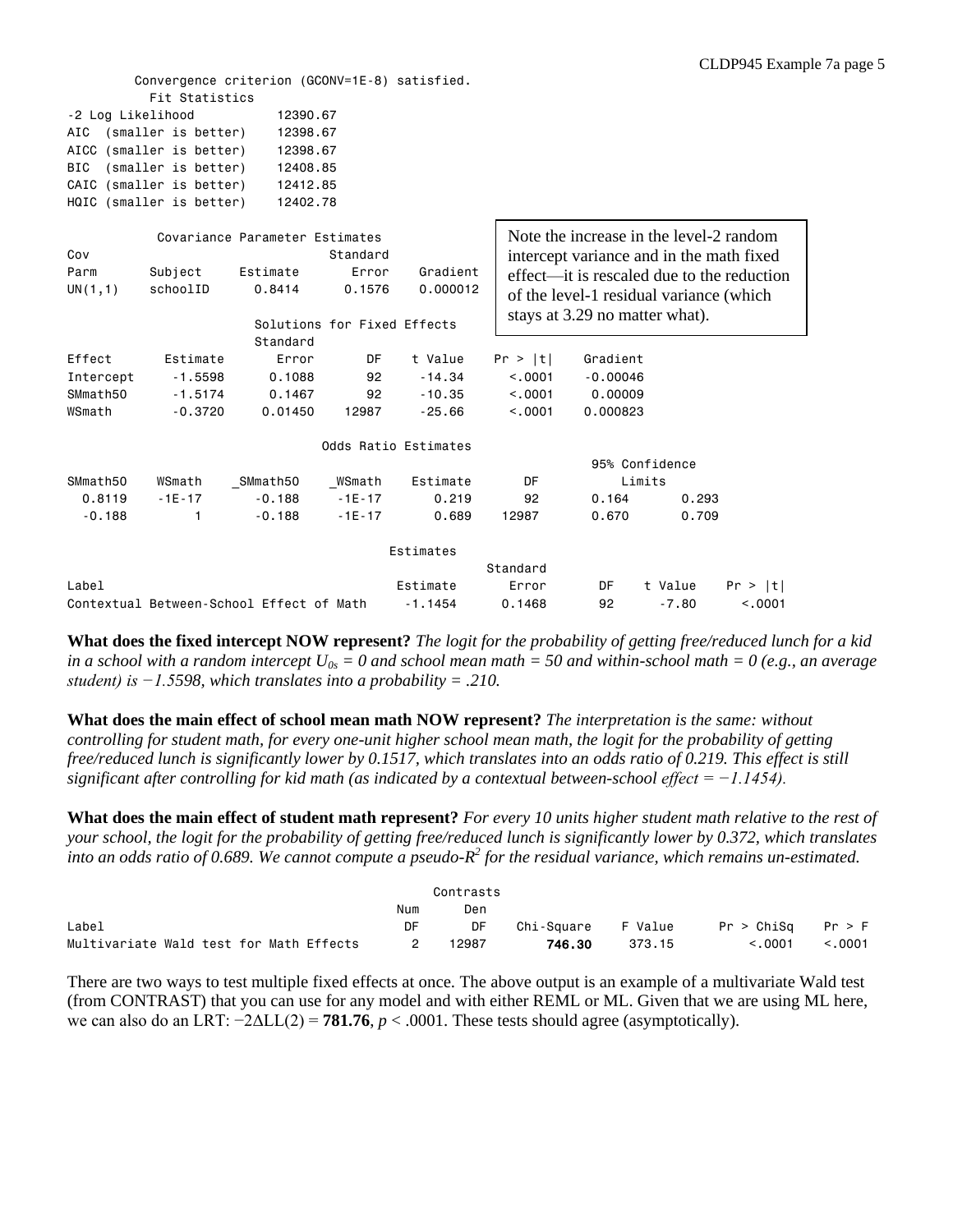## **Model 5. Adding a Random Effect of Group-MC Student Math**

```
Level 1: Logit (FRlunch_{ks} = 1) = \beta_{0s} + \beta_{1s} (math_{ks} - SMmath_{s})Level 2: Intercept: \beta_{0s} = \gamma_{00} + \gamma_{01} (SMmath_s - 50) + U_{0s}Within-School Math: \beta_{1s} = \gamma_{10} + U_{1s}
```

```
TITLE1 "SAS Add Random Effect of Group-MC Student Math";
PROC GLIMMIX DATA=work.grade10 NOCLPRINT NAMELEN=100 METHOD=QUAD (QPOINTS=15) GRADIENT;
      CLASS schoolID;
      MODEL frlunch (DESCENDING) = SMmath50 WSmath
          / SOLUTION LINK=LOGIT DIST=BINARY DDFM=BW ODDSRATIO;
      RANDOM INTERCEPT WSmath / TYPE=UN SUBJECT=schoolID;
      COVTEST "Random Student Math Slope?" . 0 0; * Leave (1,1), test if (2,1) and (2,2) =0;
      ODS OUTPUT CovParms=CovRandMath; * Save random variances for pseudo-R2;
RUN;
* STATA Model 5: Add Random Effect of Group-MC Student Math
melogit frlunch c.SMmath50 c.WSmath, || schoolID: WSmath, ///
      covariance(unstructured) intpoints(15),
       estat ic, n(94),
      estimates store RandMath // save LL for LRT
```

```
lrtest RandMath FixMath // LRT against fixed effect model
```

```
 Convergence criterion (GCONV=1E-8) satisfied.
```
**FROM THE LOG:** At least one element of the gradient is greater than 1e-3.

| Fit Statistics    |                          |  |  |          |  |  |  |  |
|-------------------|--------------------------|--|--|----------|--|--|--|--|
| -2 Log Likelihood | 12352.01                 |  |  |          |  |  |  |  |
|                   | AIC (smaller is better)  |  |  | 12364.01 |  |  |  |  |
|                   | AICC (smaller is better) |  |  | 12364.01 |  |  |  |  |
|                   | BIC (smaller is better)  |  |  | 12379.27 |  |  |  |  |
|                   | CAIC (smaller is better) |  |  | 12385.27 |  |  |  |  |
|                   | HQIC (smaller is better) |  |  | 12370.17 |  |  |  |  |

| Cov                                    |                                             | Covariance Parameter Estimates              | Standard                               |                                                |                                                                                                                                                                                      |                | Note that the level-2 random slope variance |  |
|----------------------------------------|---------------------------------------------|---------------------------------------------|----------------------------------------|------------------------------------------------|--------------------------------------------------------------------------------------------------------------------------------------------------------------------------------------|----------------|---------------------------------------------|--|
| Parm<br>UN(1,1)<br>UN(2,1)<br>UN(2, 2) | Subject<br>schoolID<br>schoolID<br>schoolID | Estimate<br>0.8118<br>$-0.03524$<br>0.01608 | Error<br>0.1540<br>0.02906<br>0.005433 | Gradient<br>$-0.00188$<br>0.007376<br>0.324555 | across schools for the effect of student math<br>is not estimated very well: the gradient is the<br>partial derivative with respect to each<br>parameter, which should be $\sim 0$ . |                |                                             |  |
|                                        |                                             |                                             | Solutions for Fixed Effects            |                                                |                                                                                                                                                                                      |                |                                             |  |
|                                        |                                             | Standard                                    |                                        |                                                |                                                                                                                                                                                      |                |                                             |  |
| Effect                                 | Estimate                                    | Error                                       | DF                                     | t Value                                        | Pr >  t                                                                                                                                                                              | Gradient       |                                             |  |
| Intercept                              | $-1.5665$                                   | 0.1076                                      | 92                                     | $-14.56$                                       | < 0.0001                                                                                                                                                                             | 0.003945       |                                             |  |
| SMmath50                               | $-1.5617$                                   | 0.1477                                      | 92                                     | $-10.57$                                       | < 0.0001                                                                                                                                                                             | $-0.0015$      |                                             |  |
| WSmath                                 | $-0.3434$                                   | 0.02425                                     | 12987                                  | $-14.16$                                       | < .0001                                                                                                                                                                              | $-0.04844$     |                                             |  |
|                                        |                                             |                                             | Odds Ratio Estimates                   |                                                |                                                                                                                                                                                      |                |                                             |  |
|                                        |                                             |                                             |                                        |                                                |                                                                                                                                                                                      | 95% Confidence |                                             |  |
| SMmath50                               | WSmath                                      | SMmath50                                    | WSmath                                 | Estimate                                       | DF                                                                                                                                                                                   | Limits         |                                             |  |
| 0.8119                                 | $-1E-17$                                    | $-0.188$                                    | $-1E-17$                               | 0.210                                          | 92                                                                                                                                                                                   | 0.156          | 0.281                                       |  |
| $-0.188$                               |                                             | $-0.188$                                    | $-1E-17$                               | 0.709                                          | 12987                                                                                                                                                                                | 0.676          | 0.744                                       |  |

|                                                | Tests of Covariance Parameters |             |       |                  |      |  |  |
|------------------------------------------------|--------------------------------|-------------|-------|------------------|------|--|--|
| Based on the Likelihood                        |                                |             |       |                  |      |  |  |
| Label                                          | DF.                            | -2 Log Like |       | ChiSa Pr > ChiSa | Note |  |  |
| Random Student Math Slope?                     | $\overline{2}$                 | 12391       | 38.66 | < 0.001          | МI   |  |  |
| MI: P-value based on a mixture of chi-squares. |                                |             |       |                  |      |  |  |

**Does the level-2 random effect of level-1 student math improve model fit?** *Yes, −2ΔLL(~2) = 38.66, p < .001*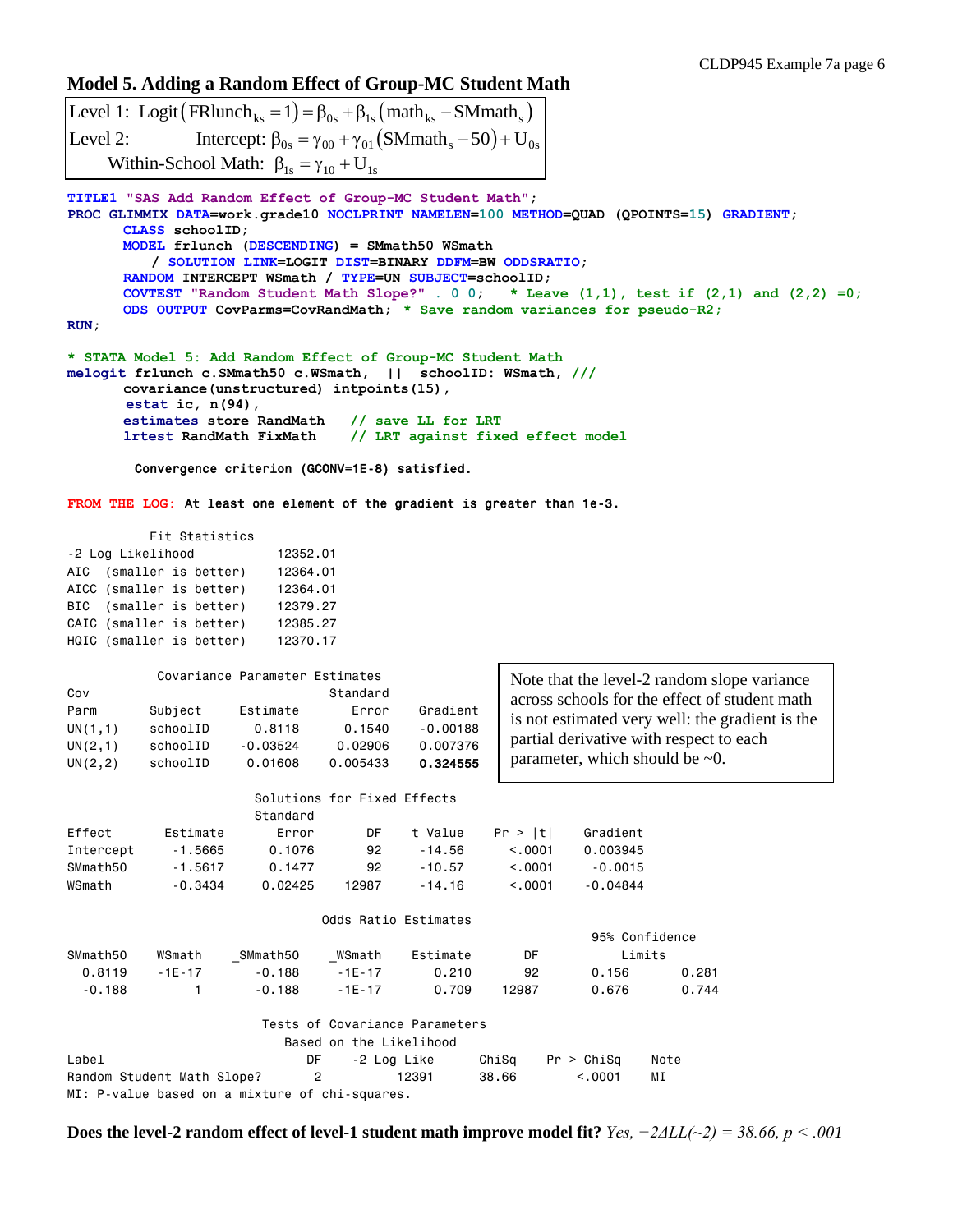#### **Calculate a 95% random effect confidence interval for the student math slope:**

*CI = fixed effect ± 1.96\*SQRT(random slope variance) CI = −0.3434 ± 1.96\*SQRT(0.01608) = −0.59 to –0.09 in logits (there is no analog in probability terms)*

**So what does this mean?** *The extent to which within-school student differences in math predicts student free/reduced lunch status varies significantly across schools, but across 95% of schools, higher student math is predicted to relate to a lower probability of receiving free/reduced lunch.*

## **Model 6. Adding Intra-Variable Interactions of School Mean Math and GMC Student Math**

**TITLE1 "SAS Add Intra-Variable Interactions of School Mean and Group-MC Student Math"; PROC GLIMMIX DATA=work.grade10 NOCLPRINT NAMELEN=100 METHOD=QUAD (QPOINTS=15) GRADIENT; CLASS schoolID; MODEL frlunch (DESCENDING) = SMmath50 WSmath SMmath50\*WSmath SMmath50\*SMmath50 / SOLUTION LINK=LOGIT DIST=BINARY DDFM=BW ODDSRATIO; RANDOM INTERCEPT WSmath / TYPE=UN SUBJECT=schoolID; ESTIMATE "Contextual Math Main Effect" WSmath -1 SMmath50 1; ESTIMATE "Contextual Math Interaction" SMmath50\*WSmath -1 SMmath50\*SMmath50 1; CONTRAST "Multiv Wald test for Interactions" SMmath50\*WSmath 1, SMmath50\*SMmath50 1 / CHISQ; RUN; %***PseudoR2G***(NCov=3, CovFewer=CovRandMath, CovMore=CovInteract);** Model 6. Adding Intra-Variable Interactions of School Mean<br>Level 1: Logit (FRlunch<sub>ks</sub> = 1) =  $\beta_{0s}$  +  $\beta_{1s}$  (math<sub>ks</sub> - SMmath<sub>s</sub>) Level 1: Logit (FRIunch<sub>ks</sub> = 1) =  $\beta_{0s}$  +  $\beta_{1s}$  (math<sub>ks</sub> - SMmath<sub>s</sub>)<br>Level 2: Intercept:  $\beta_{0s} = \gamma_{00} + \gamma_{01}$  (SMmath<sub>s</sub> - 50)<br> $+ \gamma_{02}$  (SMmath<sub>s</sub> - 50)<sup>2</sup> + U  $(SMmath_{s}-50)^{2}$  $v_s + \beta_{1s}$  (math<sub>ks</sub> - SMmath<sub>s</sub>)<br>+  $\gamma_{01}$  (SMmath<sub>s</sub> - 50)<br>+  $\gamma_{02}$  (SMmath<sub>s</sub> - 50)<sup>2</sup> + U<sub>0s</sub> Level 1: Logit (FRlunch<sub>ks</sub> = 1) =  $\beta_{0s}$  +  $\beta_{1s}$  (math<sub>ks</sub> – SMn<br>Level 2: Intercept:  $\beta_{0s} = \gamma_{00} + \gamma_{01}$  (SMmath<sub>s</sub> – 50 Level 2: Intercept:  $\beta_{0s} = \gamma_{00} + \gamma_{01} (SMmath_s - 50)$ <br>  $+ \gamma_{02} (SMmath_s - 50)^2 + U_{0s}$ <br>Within-School Math:  $\beta_{1s} = \gamma_{10} + \gamma_{11} (SMmath_s - 50) + U_{1s}$ ariable Interactions of School M<br>= 1) =  $\beta_{0s}$  +  $\beta_{1s}$  (math<sub>ks</sub> – SMmath<sub>s</sub> ariable Interactions of School Mea<br>= 1) =  $\beta_{0s}$  +  $\beta_{1s}$  (math<sub>ks</sub> – SMmath<sub>s</sub>)<br> $\beta_{0s}$  =  $\gamma_{00}$  +  $\gamma_{01}$  (SMmath<sub>s</sub> – 50)

**\* STATA Model 6: Add Intra-Variable Interactions of School Mean Math and GMC Student Math melogit frlunch c.SMmath50 c.WSmath c.SMmath50#c.WSmath c.SMmath50#c.SMmath50, /// || schoolID: WSmath, covariance(unstructured) intpoints(15), estat ic, n(94),**

```
lincom c.WSmath*-1 + c.SMmath50*1 // Contextual Math Main Effect
lincom c.SMmath50#c.WSmath*-1 + c.SMmath50#c.SMmath50*1 // Contextual Math Interaction
```
Convergence criterion (GCONV=1E-8) satisfied.

**FROM THE LOG:** At least one element of the gradient is greater than 1e-3.

| Fit Statistics    |                          |  |  |          |  |  |  |  |
|-------------------|--------------------------|--|--|----------|--|--|--|--|
| -2 Log Likelihood | 12347.84                 |  |  |          |  |  |  |  |
|                   | AIC (smaller is better)  |  |  | 12363.84 |  |  |  |  |
|                   | AICC (smaller is better) |  |  | 12363.86 |  |  |  |  |
|                   | BIC (smaller is better)  |  |  | 12384.19 |  |  |  |  |
|                   | CAIC (smaller is better) |  |  | 12392.19 |  |  |  |  |
|                   | HQIC (smaller is better) |  |  | 12372.06 |  |  |  |  |

|          |                                   | Covariance Parameter Estimates |          |            |            |                       |                                    |        |
|----------|-----------------------------------|--------------------------------|----------|------------|------------|-----------------------|------------------------------------|--------|
| Cov      |                                   |                                | Standard |            |            |                       |                                    |        |
| Parm     | Subject                           | Estimate                       | Error    | Gradient   |            |                       |                                    |        |
| UN(1,1)  | schoolID                          | 0.8157                         | 0.1553   | $-0.00526$ |            |                       |                                    |        |
| UN(2, 1) | schoolID                          | $-0.02773$                     | 0.02798  | $-0.05393$ |            |                       | LRT agrees closely with tests of   |        |
| UN(2, 2) | schoolID                          | 0.01348                        | 0.004909 | 0.332867   |            | two new interactions: |                                    |        |
|          |                                   |                                |          |            | Contrasts  |                       | $-2\Delta L L(2) = 4.17, p = .124$ |        |
|          |                                   |                                | Num      | Den        |            |                       |                                    |        |
| Label    |                                   |                                | DF       | DF         | Chi-Square | F Value               | Pr > Chisq                         | Pr > F |
|          | Multiv Wald test for Interactions |                                | 2        | 91         | 4.35       | 2.18                  | 0.1133                             | 0.1192 |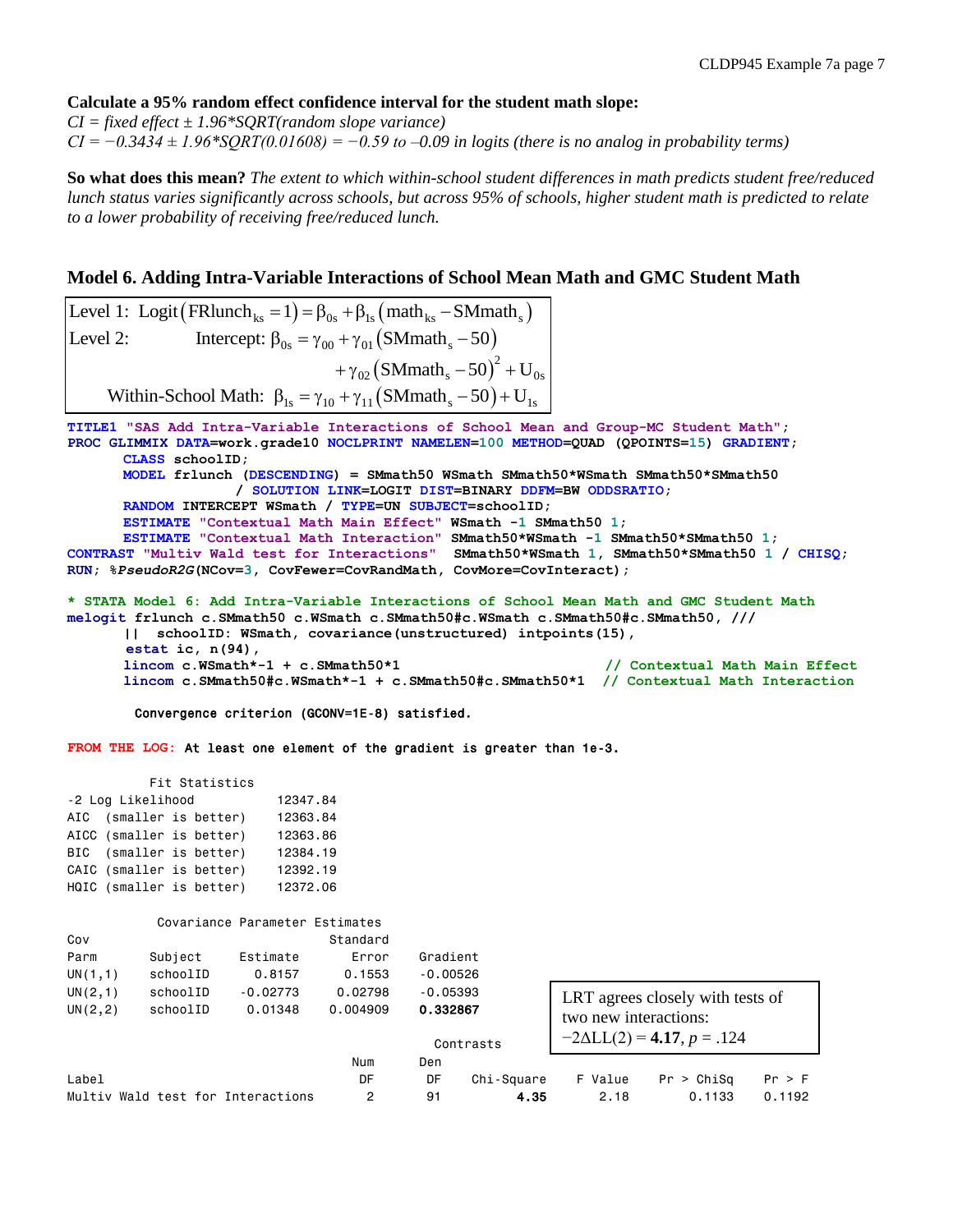|                                                        |          |            | Solutions for Fixed Effects |                      |          |            |                       |
|--------------------------------------------------------|----------|------------|-----------------------------|----------------------|----------|------------|-----------------------|
|                                                        |          |            | Standard                    |                      |          |            |                       |
| Effect                                                 |          | Estimate   | Error                       | DF                   | t Value  | Pr >  t    | Gradient              |
| Intercept                                              |          | $-1.5460$  | 0.1231                      | 91                   | $-12.55$ | < 0.001    | 0.003075              |
| SMmath50                                               |          | $-1.5833$  | 0.1998                      | 91                   | $-7.93$  | < 0.001    | $-0.00215$            |
| WSmath                                                 |          | $-0.3688$  | 0.02633                     | 12986                | $-14.01$ |            | < 0.001<br>$-0.10677$ |
| SMmath50*WSmath                                        |          | $-0.06962$ | 0.03364                     | 12986                | $-2.07$  | 0.0385     | 0.055708              |
| SMmath50*SMmath50                                      |          | $-0.06850$ | 0.1760                      | 91                   | $-0.39$  | 0.6980     | 0.0059                |
|                                                        |          |            |                             | Odds Ratio Estimates |          |            |                       |
|                                                        |          |            |                             |                      |          |            | 95% Confidence        |
| SMmath50                                               | WSmath   | SMmath50   | WSmath                      | Estimate             | DF       |            | Limits                |
| 0.8119                                                 | $-1E-17$ | $-0.188$   | $-1E-17$                    | 0.197                | 91       | 0.111      | 0.348                 |
| $-0.188$                                               | 1        | $-0.188$   | $-1E-17$                    | 0.701                | 12986    | 0.668      | 0.735                 |
|                                                        |          |            | Estimates                   |                      |          |            |                       |
|                                                        |          |            |                             | Standard             |          |            |                       |
| Label                                                  |          |            | Estimate                    | Error                | DF       | t Value    | Pr >  t               |
| Contextual Math Main Effect                            |          |            | $-1.2145$                   | 0.1994               | 91       | $-6.09$    | < .0001               |
| Contextual Math Interaction                            |          |            | 0.001114                    | 0.1772               | 91       | 0.01       | 0.9950                |
| PsuedoR2 (% Reduction) for CovRandMath vs. CovInteract |          |            |                             |                      |          |            |                       |
| Name                                                   | CovParm  | Subject    | Estimate                    |                      | StdErr   | Gradient   | PseudoR2              |
| CovRandMath                                            | UN(1,1)  | schoolID   |                             | 0.8118               | 0.1540   | $-0.00188$ | $\blacksquare$        |
| CovRandMath                                            | UN(2,2)  | schoolID   |                             | 0.01608              | 0.005433 | 0.324555   |                       |
| CovInteract                                            | UN(1,1)  | schoolID   |                             | 0.8157               | 0.1553   | $-0.00526$ | $-0.00479$            |
| CovInteract                                            | UN(2, 2) | schoolID   |                             | 0.01348              | 0.004909 | 0.332867   | 0.16163               |

**What does the Within-School\*Between-School math interaction represent?** *For every 10 units higher school mean math, the effect of within-school student differences in math on student free/reduced lunch (which is −0.3688 as evaluated at school mean math = 50) becomes significantly more negative by 0.06962. So the effect of being "smarter than the others" is even stronger in a "smart" school, which accounted for 16.162% of the level-2 school random slope variance in the level-1 effect of within-school student math.*

**What does the Between-School\*Between-School math interaction represent?** *Without controlling for student math, for every 10 units higher school mean math, the effect of school mean math on school mean free/reduced lunch (which is −1.5833 as evaluated at school mean math = 50) becomes nonsignificantly more negative by 2\*0.06850. So the effect of being in a "smart" school is predominantly linear. The quadratic effect of school mean math did not account for any level-1 school random intercept variance (which increased by 0.479% instead).*

**What do the contextual math effects represent?** *After controlling for student math, there is a contextual effect of school mean math 1.2145 per 10 units as evaluated at school mean math = 50 for an average student. However, there is not a contextual effect of how school mean math moderates the effect of within-school student math (incremental interaction = 0.0011). —OR — The between-school math effect is significantly more negative by 1.2145 as evaluated at school mean math = 50 for an average student. However, school mean math does not moderate the between-school math effect (–0.06850) differently than the within-school math effect (–0.06962).*

## **Sample Results Section**

Overall, 30.75% of the sample students received free or reduced lunch; the proportion of students receiving free or reduced lunch in each school ranged from 0 to 80.33%. The extent to which student math outcomes could predict student free/reduced lunch status was examined in a series of multilevel models in which the 13,802 students were modeled as nested at level 1 within their 94 schools at level 2, and school differences were captured via school-level random effects. The binary lunch status outcome was predicted using a logit link function and Bernoulli conditional outcome distribution. All model parameters were estimated via full-information marginal maximum likelihood (MML) using adaptive Gaussian quadrature with 15 points of integration per random effect dimension in SAS GLIMMIX. Accordingly, all fixed effects should be interpreted as unit-specific (i.e., as the fixed effect specifically for schools in which the corresponding random effect  $= 0$ ). The significance of fixed effects was evaluated with Wald tests (i.e., the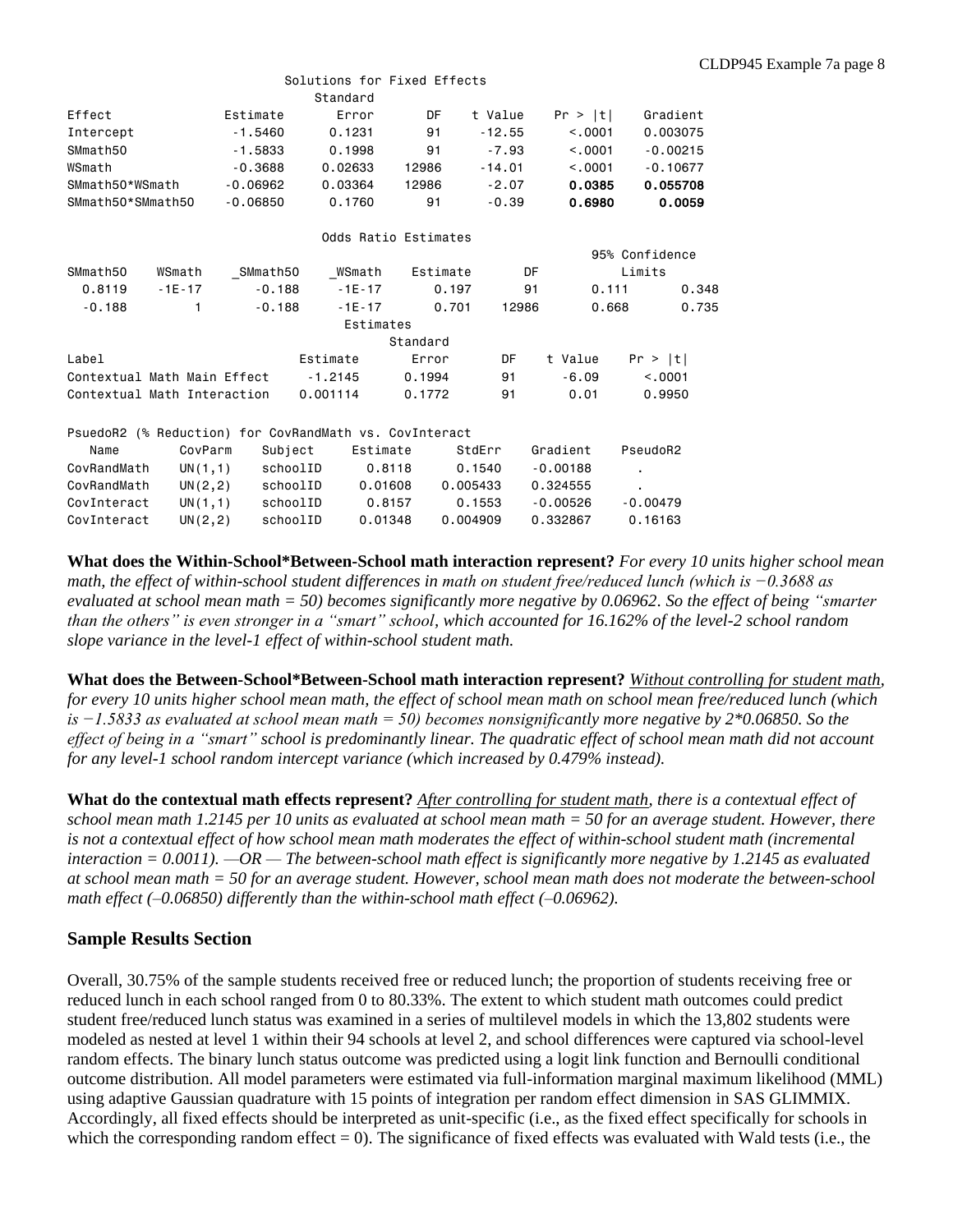CLDP945 Example 7a page 9 *t*-test of the ratio of each estimate to its standard error using between–within denominator degrees of freedom), whereas the significance of random effects was evaluated via likelihood ratio tests (i.e., −2ΔLL with degrees of freedom equal to the number of new random effects variances and covariances). Effect size was evaluated via pseduo- $R<sup>2</sup>$  values for the proportion reduction in each variance component for level-2 school variances.

As derived from an empty means, random intercept model, student lunch status had an intraclass correlation of ICC = .373, indicating that 37.3% of the variance in lunch status was between schools, which was significant, −2ΔLL(1) = 2973.46 ,  $p < .0001$ . A 95% random effects confidence interval, calculated as fixed intercept  $\pm 1.96*$ SQRT(random intercept variance), revealed that 95% of the sample schools were predicted to have intercepts for school proportion free or reduced lunch between .02 and .83. The fixed intercept estimate for the logit (log-odds) of receiving free or reduced lunch in an average school (random intercept = 0) was  $-1.172$ , or probability = .237. We then examined the impact of student math scores in predicting student lunch status. Given that previous analyses had revealed that approximately 15% of the variance in math was between schools, the level-1 variance in student math was represented by group-mean-centering, in the level-1 predictor was calculated by substracting the school's mean math score from each student's math score. The level-2 school variance in student math was then represented by centering the school mean math score at 50 (near the mean of the distribution). To aid in numeric stability, both predictors were rescaled by diving by 10, such that a one-unit increase indicated a 10-point increase in each level of math score.

The effect of school mean math was first added to the model. The fixed intercept indicated that the logit for getting free or reduced lunch for a child in a school with a random intercept = 0 and school mean math = 50 was  $-1.470$ , or a probability = .187. The total between-school effect of math indicated that for every 10 units higher school mean math, the logit of getting free/reduced lunch was significantly lower by 1.4429, which translates into an odds ratio of 0.236. This effect accounted for 60.824% of the level-2 school random intercept variance.

Next, the effect of group-mean-centered student math was added to the model. The fixed intercept indicated that the logit of getting free or reduced lunch for a child in a school with a random intercept  $= 0$  and school mean math  $= 50$ and within-school math = 0 (i.e., an average student) was  $-1.560$ , or a probability = .210. The total within-school effect of math indicated that for every 10 units higher student math relative to the rest of your school, the logit for the probability of getting free/reduced lunch was significantly lower by 0.372, which translates into an odds ratio of 0.689. After controlling for student math, the contextual between-school math effect of −1.145 per additional 10 points of math was still significant. We then examined to what extent the within-school effect of student math varied across schools. A level-2 random slope variance for the effect of level-1 student math resulted in a significant improvement in model fit,  $-2\Delta LL(2) = 38.66$ ,  $p < .001$ , indicating that the size of the disadvantage related to student math differed significantly across schools. A 95% random effects confidence interval for the student math effect, calculated as fixed slope  $\pm$  1.96 \*SQRT(random slope variance), revealed that 95% of the schools were predicted to have math-related slopes on the logit scale ranging from  $-0.59$  to  $-0.09$ .

Finally, the extent to which school differences in the math-related disadvantage in predicting student lunch status could be predicted from school math scores was then examined by adding a cross-level intra-variable interaction between the student and school math predictors, as well as the quadratic effect of school math to control for a contextual interaction effect. The within-school student math effect was significantly moderated by school mean math (which reduced its random slope variance by 16.2%), although the moderation of the between-school and contextual effects was not significant and did not reduc the random intercept variance. The significant intra-variable cross-level interaction, is shown by the nonparallel slopes of the lines in Figure 1, in which the top panel depicts predicted logit (log-odds), and the bottom panel translates those predictions in probability. The decrease in the logit for the probability of receiving free or reduced lunch per unit increase in within-school student math of of 3.69, as found for students with school mean math = 50, became significantly more negative by 0.070 for every additional 10 points of school mean math. Alternatively, the between-school school effect of −1.583 per 10 points of school mean math (in students at their school's mean) became significantly more negative by 0.070 per 10 points higher student math relative to their school's mean. Thus, the effect of relatively better math on student lunch status was more pronounced in better performing schools. The level-2 quadratic effect indicated that the between-school math effect became nonsignificantly more negative by 0.069 for every additional 10 points of school mean math. (see excel spreadsheet for figures)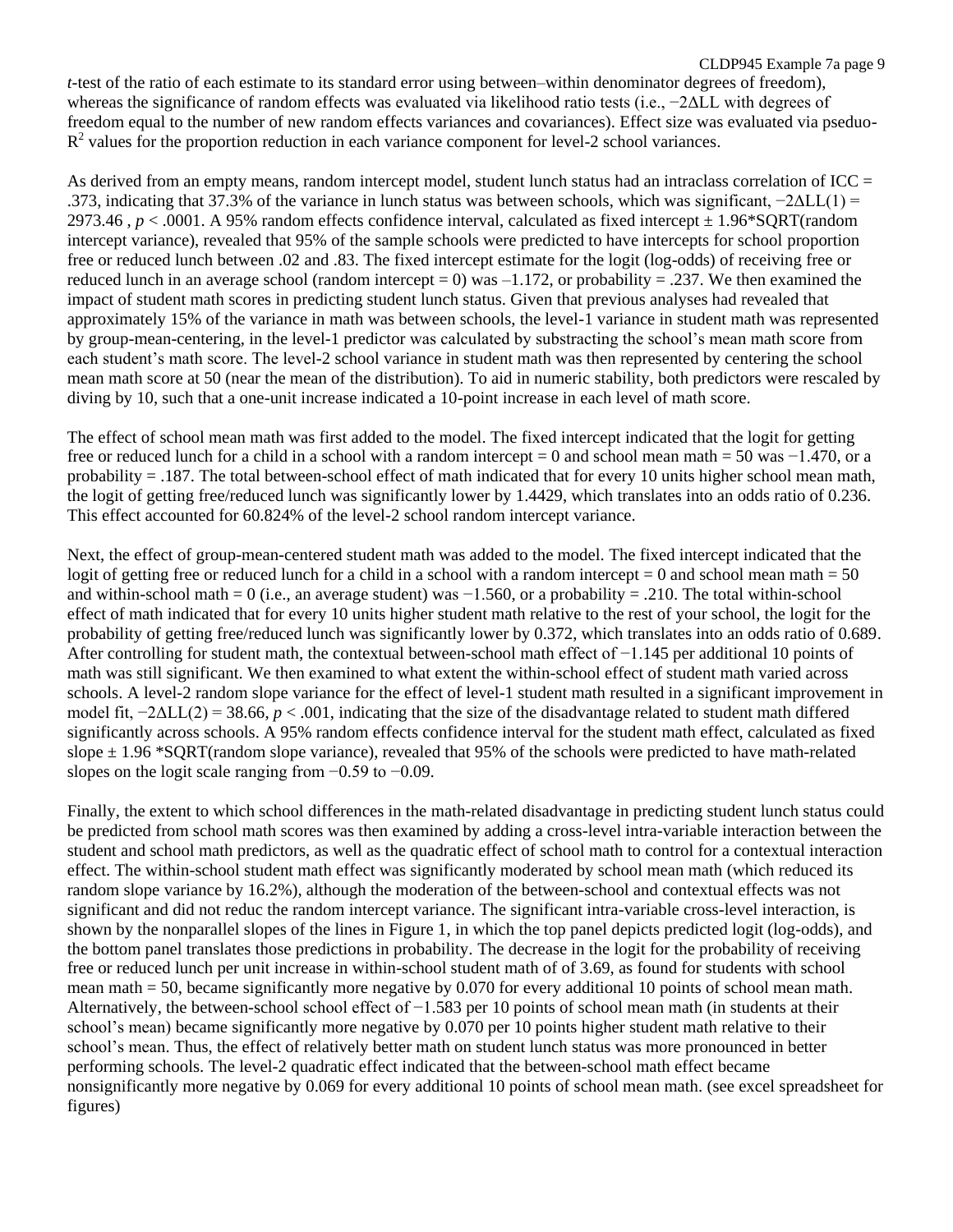

## **STATA output for final model:**

| Mixed-effects logistic regression<br>Group variable:<br>schoolID | Number of obs<br>$\equiv$<br>Number of groups $=$ | 13,082<br>94 |
|------------------------------------------------------------------|---------------------------------------------------|--------------|
|                                                                  | Obs per group:                                    |              |
|                                                                  | $min =$                                           | 31           |
|                                                                  | $avg =$                                           | 139.2        |
|                                                                  | $max =$                                           | 515          |
| Integration method: myaghermite                                  | Integration $pts. =$                              | 15           |
|                                                                  | Wald $chi2(4)$<br>=                               | 313.72       |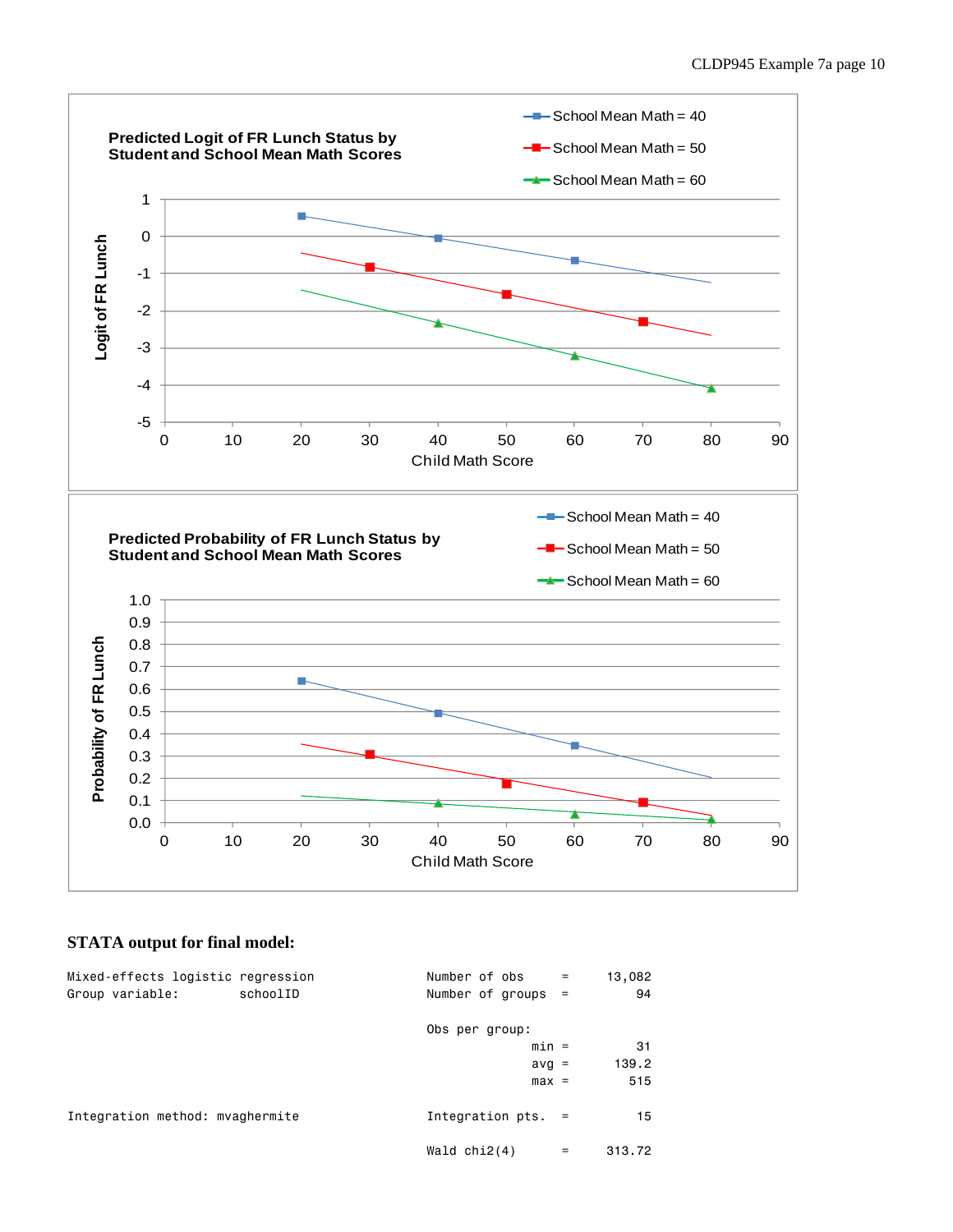Log likelihood = -6173.9224 Prob > chi2 = 0.0000 -------------------------------------------------------------------------------------- frlunch | Coef. Std. Err. z P>|z| [95% Conf. Interval] ----------------------+---------------------------------------------------------------- SMmath50 | -1.583297 .199763 -7.93 0.000 -1.974825 -1.191769 WSmath | -.3687664 .0263264 -14.01 0.000 -.4203653 -.3171676 | c.SMmath50#c.WSmath | -.069635 .0336328 -2.07 0.038 -.1355541 -.0037159 c.SMmath50#c.SMmath50 | -.0685611 .1760223 -0.39 0.697 -.4135583 .2764362 \_cons | -1.54604 .1231471 -12.55 0.000 -1.787404 -1.304676 ----------------------+--------------------------------------------------------------- schoolID | var(WSmath)| .0134766 .0049058 .0066028 .0275065 var(\_cons)| .8157032 .1553459 .5615983 1.184782 ----------------------+--------------------------------------------------------------- schoolID | cov(\_cons,WSmath)| -.0277102 .0279772 -0.99 0.322 -.0825445 .0271242 --------------------------------------------------------------------------------------- LR test vs. logistic model:  $chi(3) = 731.57$  Prob >  $chi(2) = 0.0000$ Note: LR test is conservative and provided only for reference. . estat ic, n(94), Akaike's information criterion and Bayesian information criterion ----------------------------------------------------------------------------- Model | Obs ll(null) ll(model) df AIC BIC -------------+--------------------------------------------------------------- . | 94 . -6173.922 8 12363.84 12384.19 ----------------------------------------------------------------------------- Note: N=94 used in calculating BIC. lincom c.WSmath\*-1 + c.SMmath50\*1 // Contextual Math Main Effect ( 1) [frlunch]SMmath50 - [frlunch]WSmath = 0 ----------------------------------------------------------------------------- frlunch | Coef. Std. Err. z P>|z| [95% Conf. Interval] -------------+---------------------------------------------------------------- (1) | -1.21453 .1993694 -6.09 0.000 -1.605287 -.8237735  $-$ . lincom c.SMmath50#c.WSmath\*-1 + c.SMmath50#c.SMmath50\*1 // Contextual Math Interaction ( 1) - [frlunch]c.SMmath50#c.WSmath + [frlunch]c.SMmath50#c.SMmath50 = 0 ----------------------------------------------------------------------------- frlunch | Coef. Std. Err. z P>|z| [95% Conf. Interval] -------------+---------------------------------------------------------------- (1) | .0010739 .1772221 0.01 0.995 -.346275 .3484229 ------------------------------------------------------------------------------